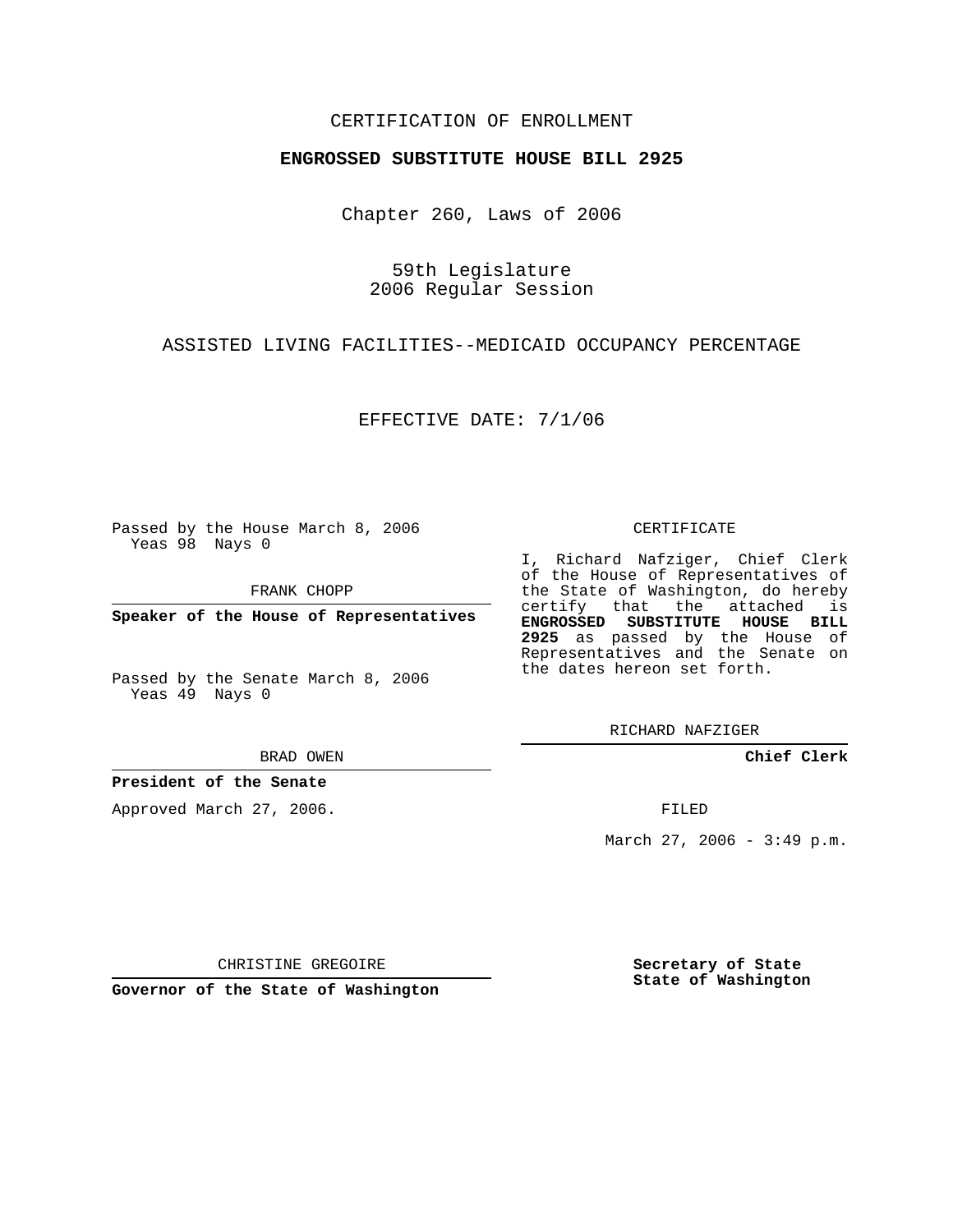# **ENGROSSED SUBSTITUTE HOUSE BILL 2925** \_\_\_\_\_\_\_\_\_\_\_\_\_\_\_\_\_\_\_\_\_\_\_\_\_\_\_\_\_\_\_\_\_\_\_\_\_\_\_\_\_\_\_\_\_

\_\_\_\_\_\_\_\_\_\_\_\_\_\_\_\_\_\_\_\_\_\_\_\_\_\_\_\_\_\_\_\_\_\_\_\_\_\_\_\_\_\_\_\_\_

AS AMENDED BY THE SENATE

Passed Legislature - 2006 Regular Session

# **State of Washington 59th Legislature 2006 Regular Session**

**By** House Committee on Appropriations (originally sponsored by Santos, Morrell, Bailey, Cody, Hinkle, Pettigrew, Linville and Schual-Berke)

READ FIRST TIME 02/07/06.

 AN ACT Relating to assisted living facility medicaid minimum occupancy percentage of fifty percent or greater; adding a new section to chapter 74.39A RCW; and providing an effective date.

BE IT ENACTED BY THE LEGISLATURE OF THE STATE OF WASHINGTON:

 NEW SECTION. **Sec. 1.** A new section is added to chapter 74.39A RCW to read as follows:

 (1) To the extent funds are appropriated for this purpose, the department shall establish a capital add-on rate, not less than the July 1, 2005, capital add-on rate established by the department, for those assisted living facilities contracting with the department that have a medicaid occupancy percentage of sixty percent or greater.

 (2) Effective for July 1, 2006, and for each July 1st rate-setting period thereafter, the department shall determine the facility's medicaid occupancy percentage using the last six months' medicaid resident days from the preceding calendar year divided by the product of all its licensed boarding home beds irrespective of use, times calendar days for the six-month period. For the purposes of this section, medicaid resident days include those clients who are enrolled